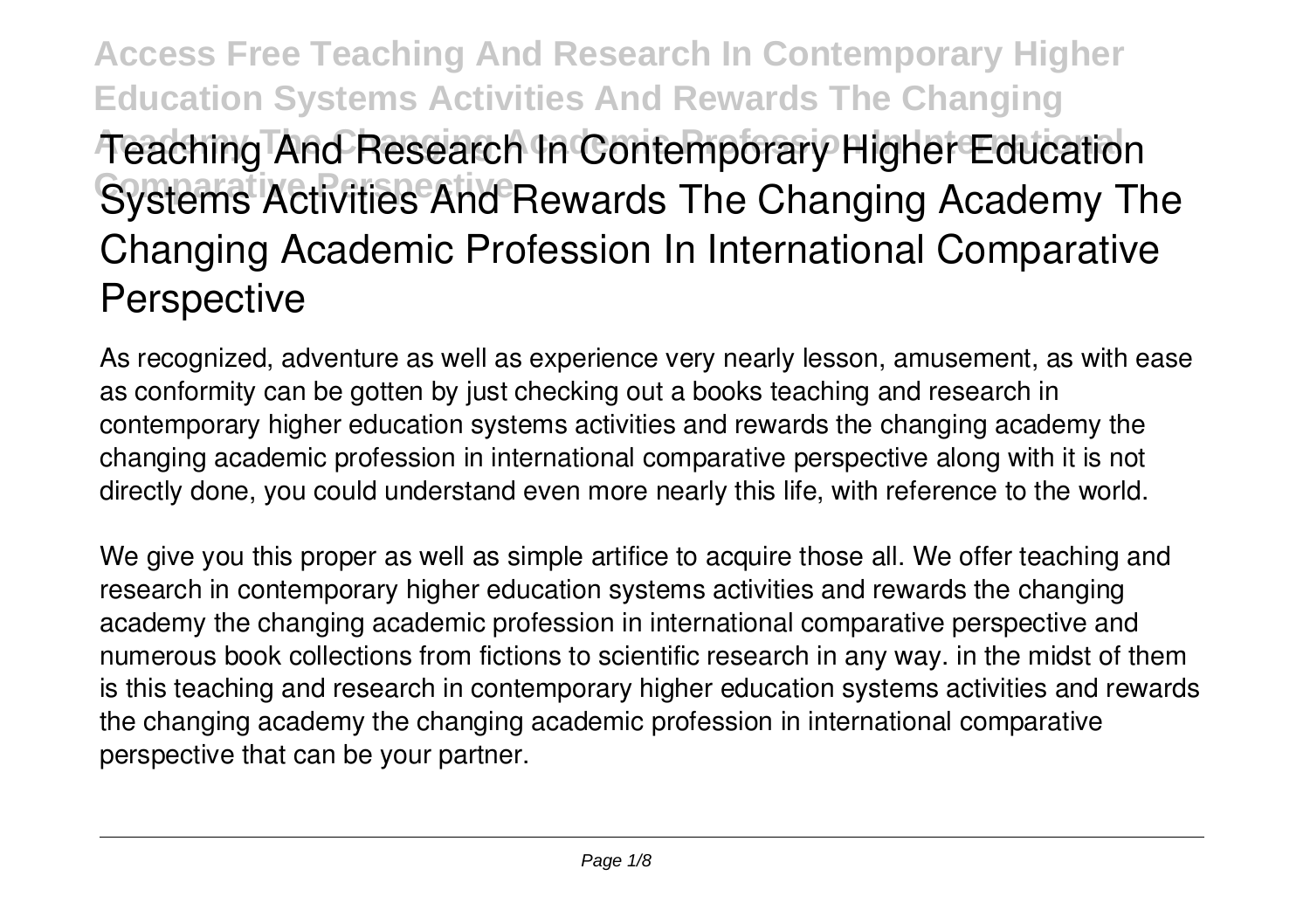**Access Free Teaching And Research In Contemporary Higher Education Systems Activities And Rewards The Changing** Aeaching And Research In Contemporary emic Profession In International Buy Teaching and Research in Contemporary Higher Education: Systems, Activities and<br>Research Of The Changing Academy The Changing Academic Prefection in Internation Rewards: 9 (The Changing Academy II The Changing Academic Profession in International Comparative Perspective) 2014 by Shin, Jung Cheol, Arimoto, Akira, Cummings, William K. (ISBN: 9789400768291) from Amazon's Book Store. Everyday low prices and free delivery on eligible orders.

Teaching and Research in Contemporary Higher Education ...

Teaching and Research in Contemporary Higher Education. Focuses on how teaching and research are defined in each higher education system. Addresses the issue of the teaching and research nexus by using comparative data. Addresses the way academics are evaluated and rewarded by their institutions. Discusses how recent changes in governance and management affect academics<sup>[]</sup> teaching and research activities.

Teaching and Research in Contemporary Higher Education ...

Specifically, the focus is on how teaching and research are defined in each higher education system, how teaching and research are preferred and conducted by academics, and how academics are rewarded by their institution. Since the establishment of Berlin University in 1810, there has been controversy on teaching and research as the primary functions of universities and academics.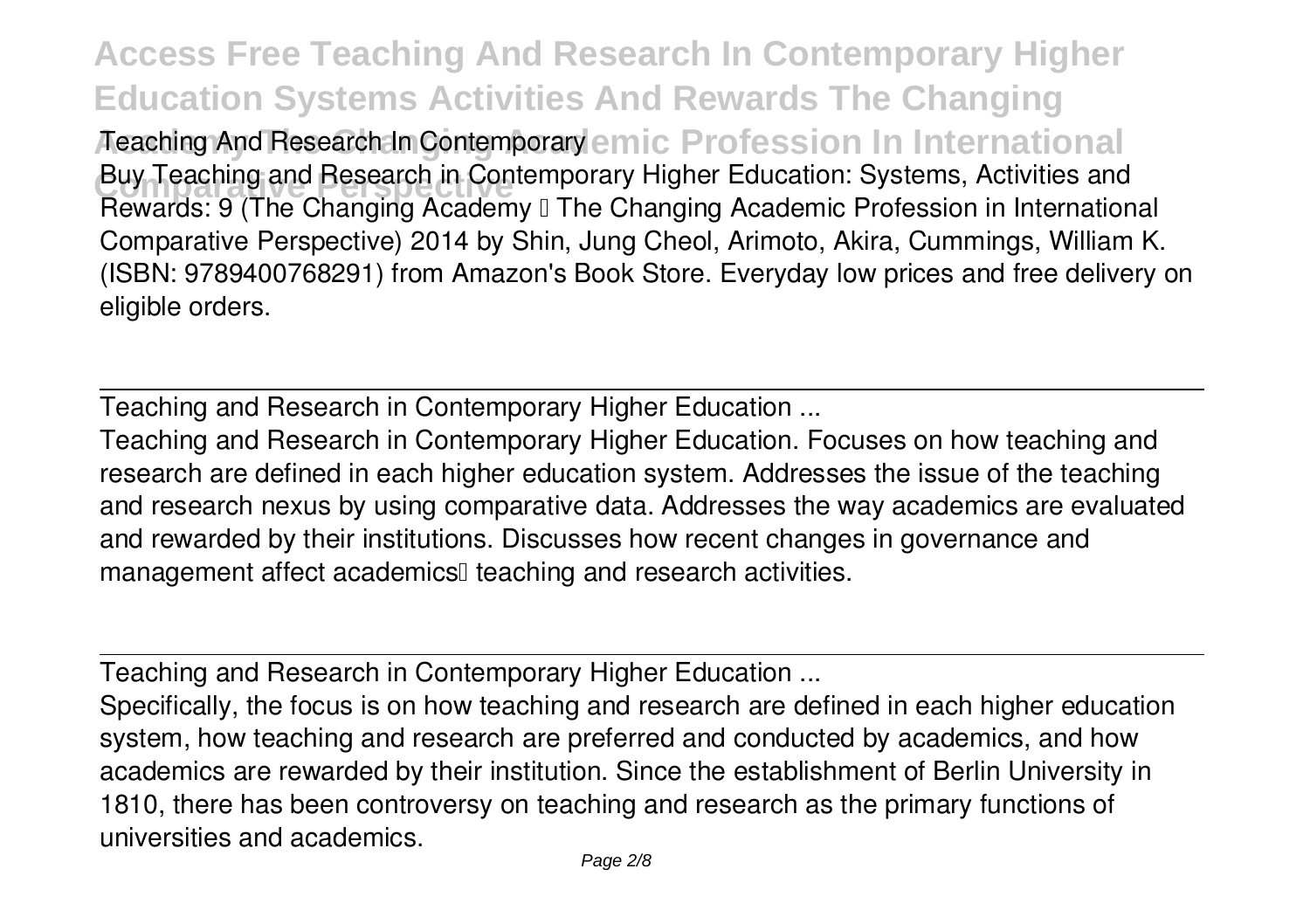**Access Free Teaching And Research In Contemporary Higher Education Systems Activities And Rewards The Changing Academy The Changing Academic Profession In International Comparative Perspective**

Teaching and Research in Contemporary Higher Education ...

Cummings W.K., Shin J.C. (2014) Teaching and Research in Contemporary Higher Education: An Overview. In: Shin J., Arimoto A., Cummings W., Teichler U. (eds) Teaching and Research in Contemporary Higher Education. The Changing Academy II The Changing Academic Profession in International Comparative Perspective, vol 9. Springer, Dordrecht

Teaching and Research in Contemporary Higher Education: An ...

In the past few years, schools have focused more on the use of research, especially into how pupils learn and the implications on effective teaching.. One reason teachers have needed to become ...

How can schools use research to better inform teaching ...

Contemporary Research in Foreign Language Teaching and Learning; Contemporary Research in Foreign Language Teaching and Learning Editor(s): Dana Di Pardo Léon-Henri, Bhawana Jain. Book Description. This volume is focused on the teaching and acquisition of language for special, professional or general purposes, as well as the needs and ...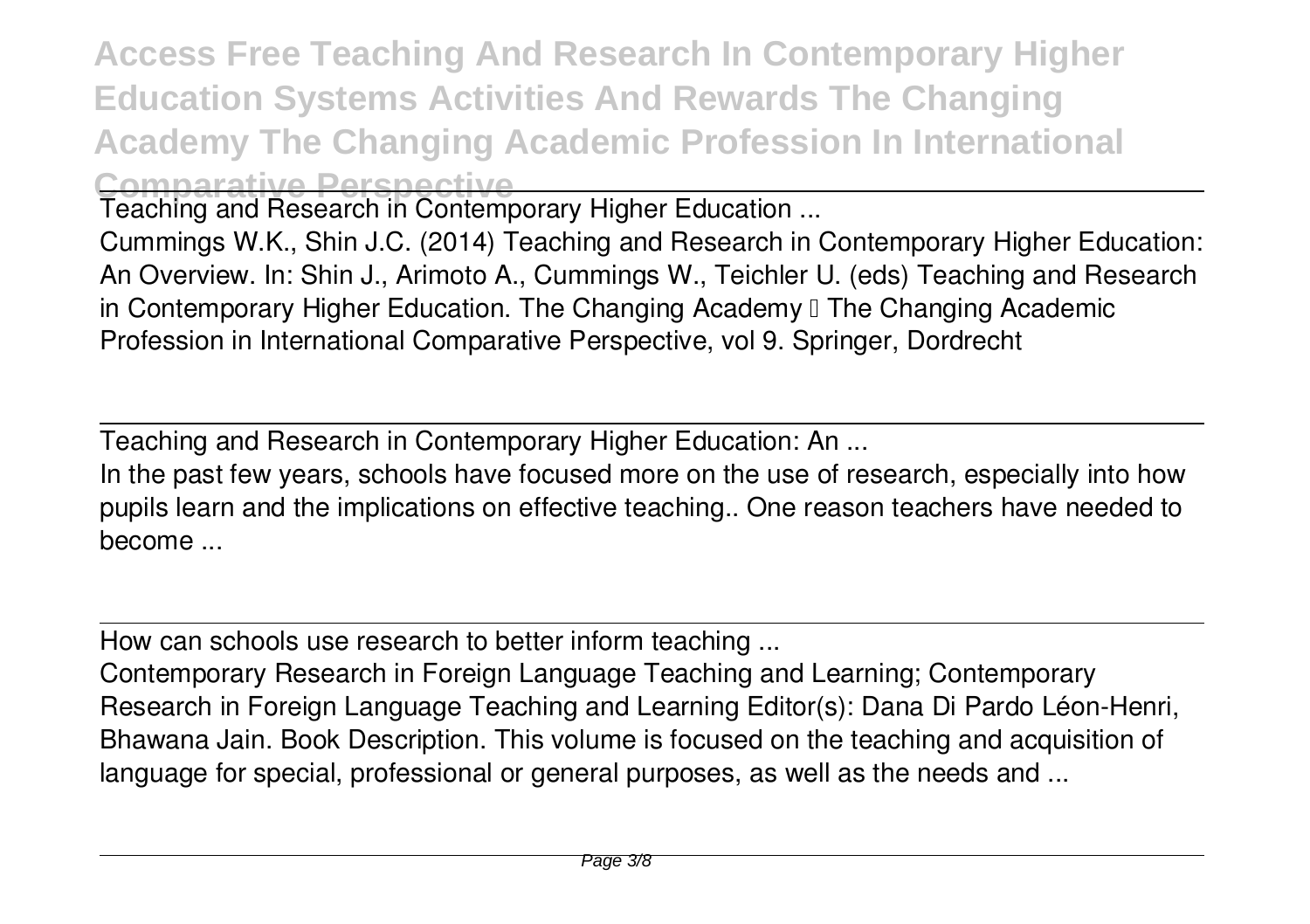**Access Free Teaching And Research In Contemporary Higher Education Systems Activities And Rewards The Changing** Contemporary Research in Foreign Language Teaching and ion In International **Journal of Contemporary Educational Research (JCER) is an international, peer-reviewed and<br>cannot access in what which premates the avaluative integrative theoretical and mathedelessing** open access journal which promotes the evaluative, integrative, theoretical and methodological research on contemporary education; shape a novel, broader view of issues in contemporary education; enhance the caliber of humanities research through active use of best domestic and foreign practices; and integrate the achievements of various sciences and knowledge areas with unconventional approaches. All ...

Journal of Contemporary Educational Research Contemporary Perspectives and Research on Early Childhood Education is a welcome addition to the field of early childhood education, which encompasses a wide range of issues related to children from birth to age eight. Although early childhood education is a relatively new field, it witnesses significant growth around the world.

Contemporary Perspectives and Research on Early Childhood ... Utilizing contemporary teaching strategies fosters an environment that is ripe for effective formative assessment in our courses. This article will address contemporary teaching strategies for effectively engaging Millennials across the law school curriculum. Part I will

examine the experiences that define Millennials and how they learn best.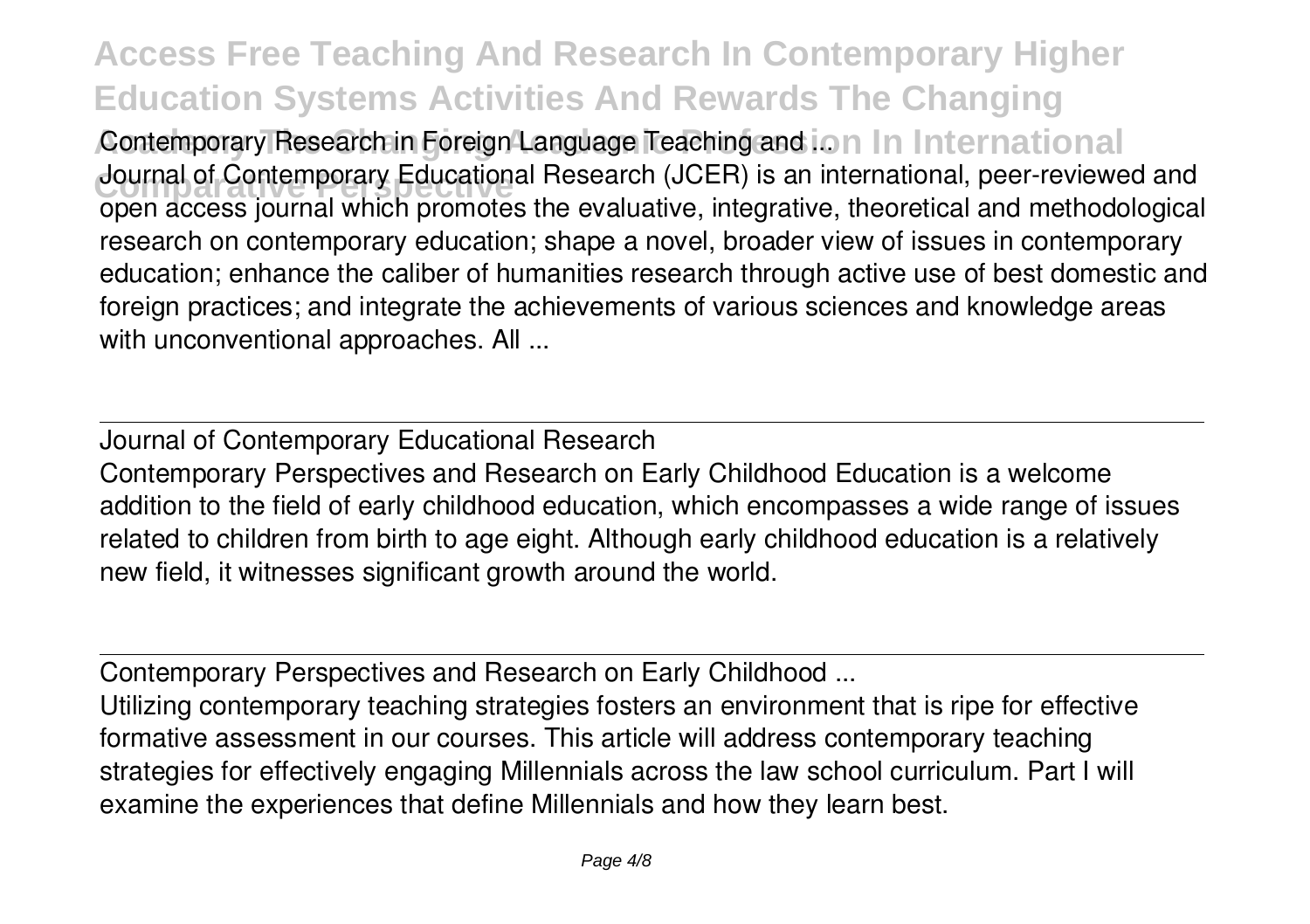**Access Free Teaching And Research In Contemporary Higher Education Systems Activities And Rewards The Changing Academy The Changing Academic Profession In International Contemporary Teaching Strategies: Effectively Engaging ...** 

Philosophy of Education: Contemporary Critical Issues, I discuss the importance of a critical attitude in education, and philosophy of education, whilst making reference to the works of Ilan Gur ...

(PDF) Philosophy of Education: contemporary critical issues Research in Education. Research in Education provides a space for fully peer-reviewed, critical, trans-disciplinary, debates on theory, policy and practice in relation to Education. International in scope, we publish challenging, well-written and theoretically innovative contributions that question and explore the concept, practice and institution of Education as an object of study.

Research in Education: SAGE Journals

Integrating contemporary art and themes into teaching requires a shift from predominantly technique-driven instruction to idea-driven instruction. Many artists do not work in a single medium or technique and instead try to explore an idea, event, situation, or question through multiple media and visual strategies.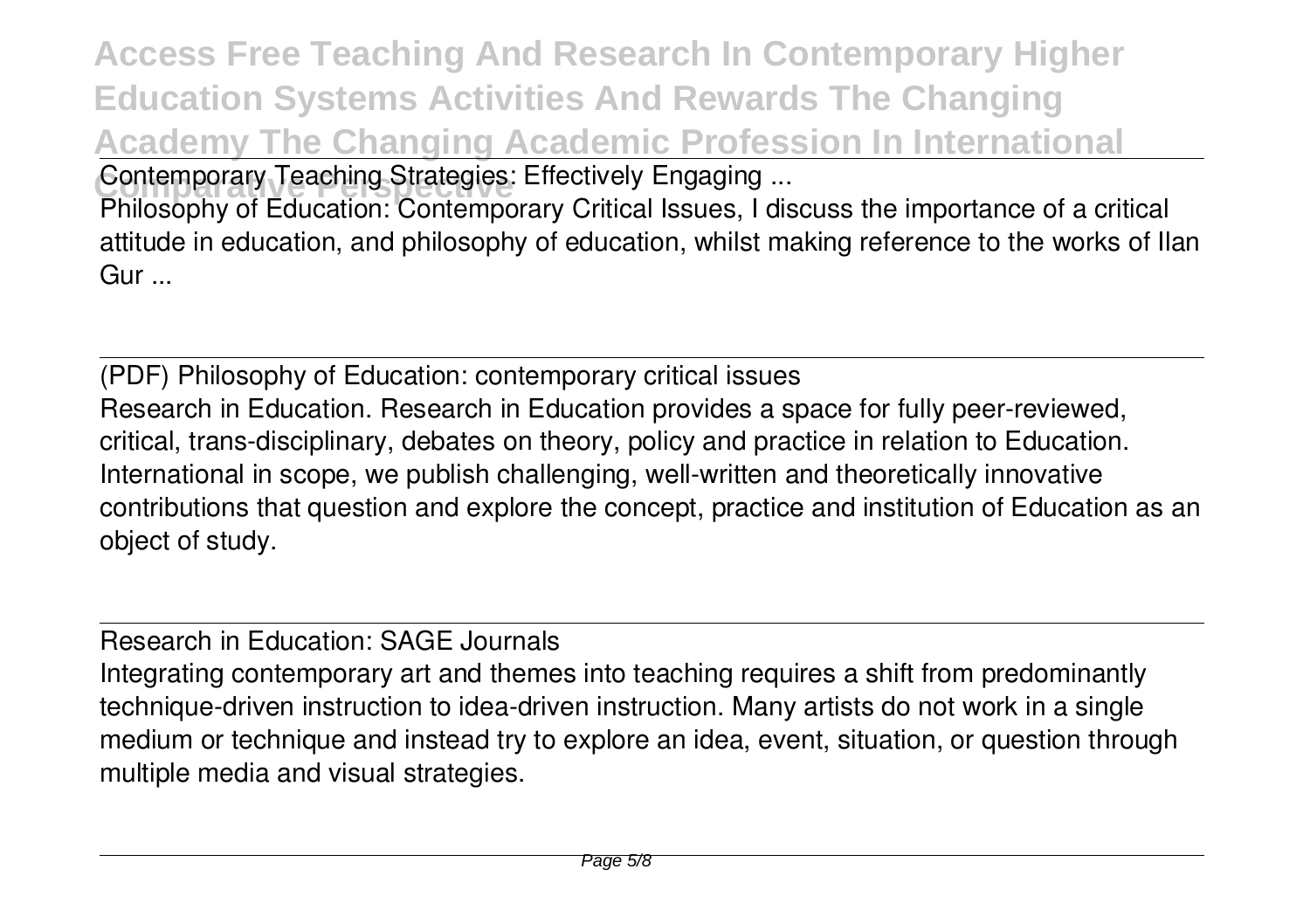**Access Free Teaching And Research In Contemporary Higher Education Systems Activities And Rewards The Changing** Contemporary Approaches to Teaching | Art21ic Profession In International Teaching and Research in Contemporary Higher Education: Systems, Activities and Rewards:<br>Amazan cam aw Reaks Amazon.com.au: Books

Teaching and Research in Contemporary Higher Education ...

In this talk we argued that educational researchers should consider more fully the ways in which social theory is utilised in contemporary forms of education research. At the centre of this consideration is a concern to develop a form of critical research literacy that positions theory as the significant other of method in an effort to advance methodological innovation.

Taking stock of social theory in education research ...

Teaching and Research in Contemporary Higher Education Systems, Activities and Rewards by Jung Cheol Shin and Publisher Springer. Save up to 80% by choosing the eTextbook option for ISBN: 9789400768307, 9400768303. The print version of this textbook is ISBN: 9789400768307, 9400768303.

Teaching and Research in Contemporary Higher Education ...

This book offers contemporary perspectives on English pronunciation teaching and research in the context of increasing multilingualism and English as an international language. It reviews Page 6/8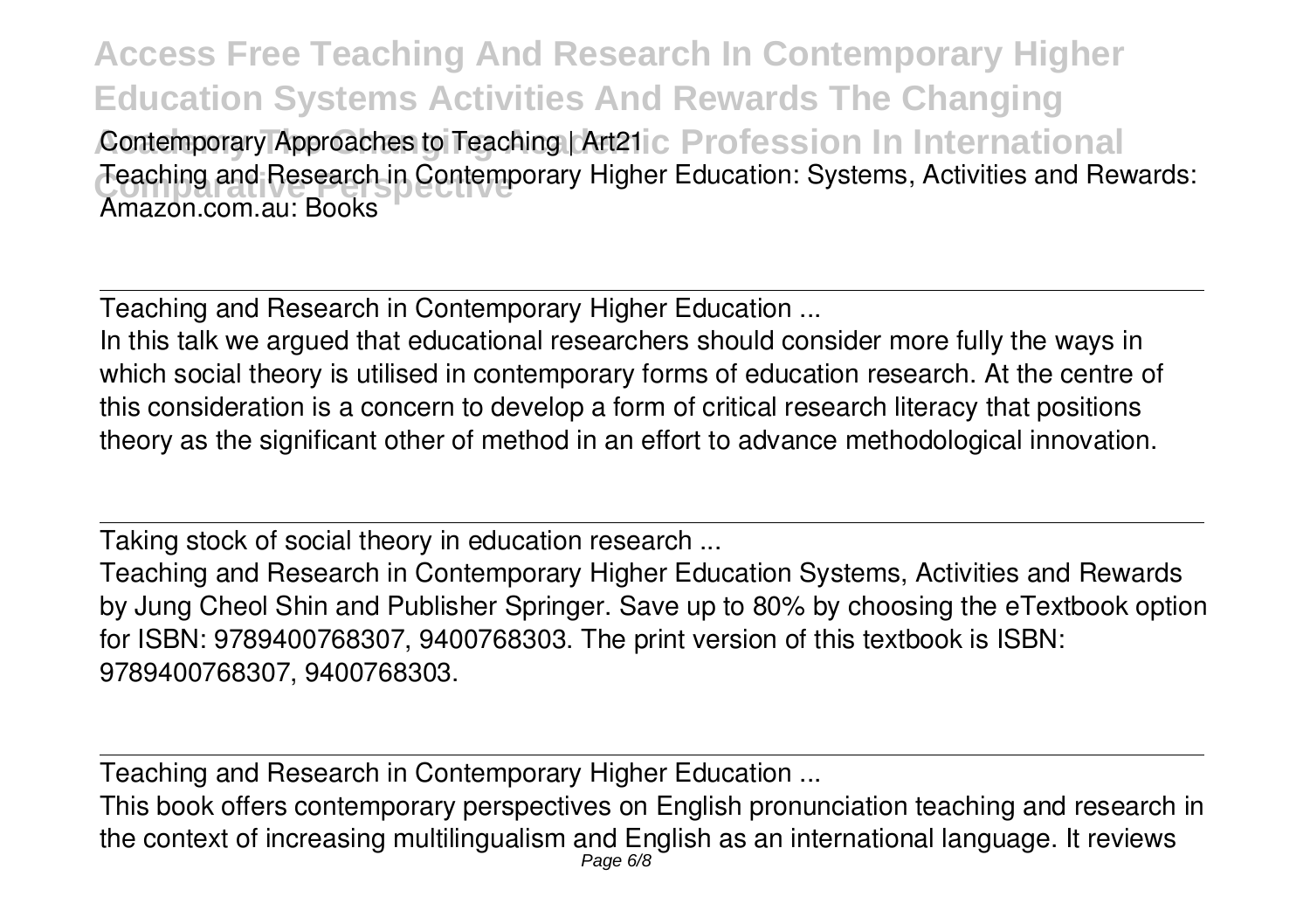**Access Free Teaching And Research In Contemporary Higher Education Systems Activities And Rewards The Changing** current theory and practice in pronunciation pedagogy, language learning, language all assessment, and technological developments, and presents an expanded view of pronunciation in communication, education, and ...

English Pronunciation Teaching and Research - Contemporary ...

The seventh grade Language Arts, Science and Social Studies teachers might work together to form an interdisciplinary unit on rivers. The local river system would be the unifying idea. The English teacher would link it to Language Arts by studying river vocabulary and teaching students how to do a research report. The science teacher might teach children about the life systems that exist in the river The Social Studies teacher might help students research the local history and peoples who ...

Contemporary teaching strategies powerpoint by lian

Contemporary Issues in Learning and Teaching looks at current issues across the three key areas of policy, learning and practice. It will help you to think critically on your Education course, and to make connections between the processes of learning and the practicalities of teaching. The book addresses key issues in primary, secondary and special education, and includes examples from all four countries of the UK.